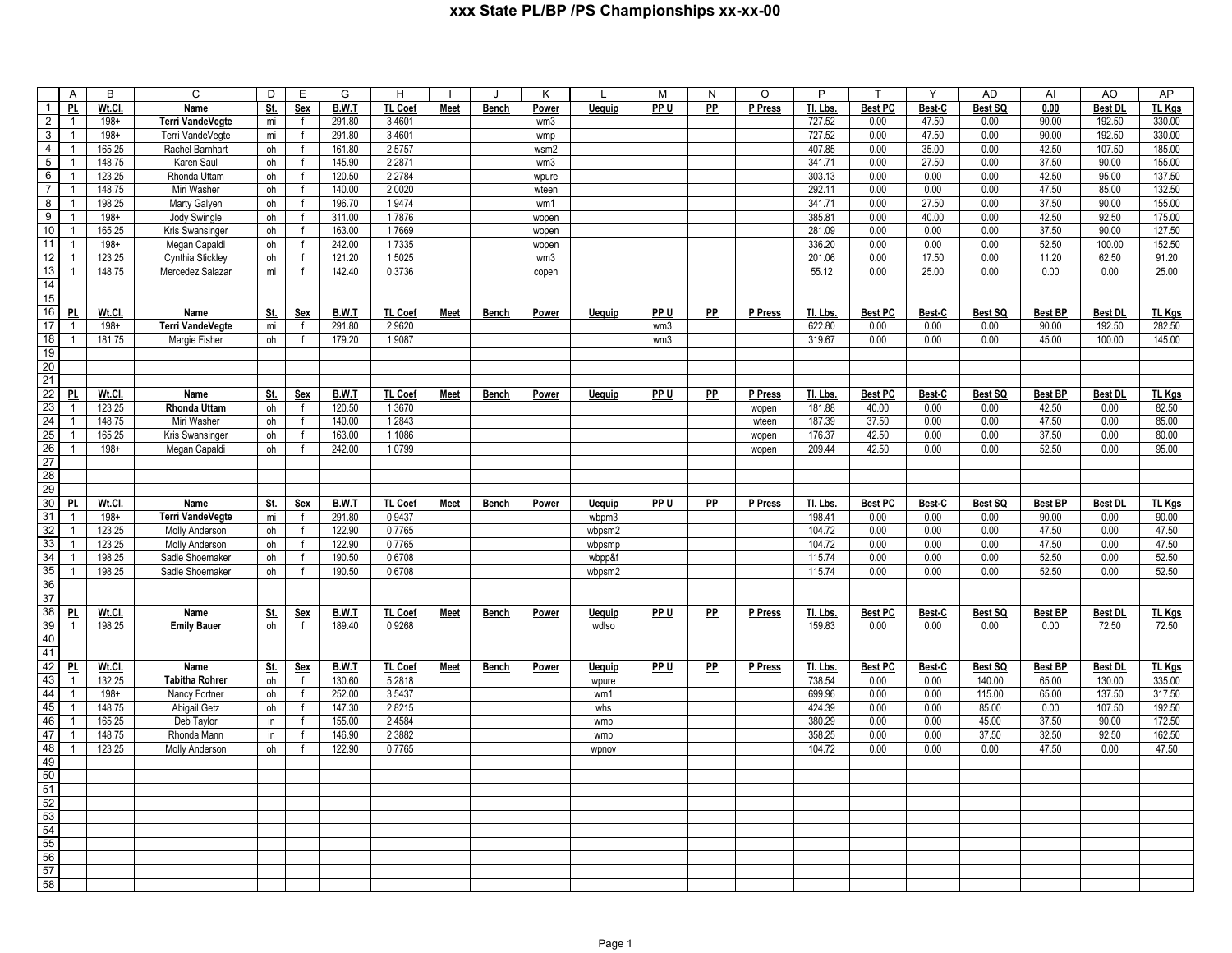|                       | $\overline{A}$                   | B                | $\overline{c}$                   | D        | $\overline{E}$    | G                | $\overline{H}$   | $\mathbf{I}$ | J            | Κ     | L                        | M    | $\overline{N}$ | $\overline{\circ}$ | $\overline{P}$   | $\mathsf{T}$   | Y            | A <sub>D</sub>  | $\overline{A}$ | AO               | AP               |
|-----------------------|----------------------------------|------------------|----------------------------------|----------|-------------------|------------------|------------------|--------------|--------------|-------|--------------------------|------|----------------|--------------------|------------------|----------------|--------------|-----------------|----------------|------------------|------------------|
| 59                    |                                  |                  |                                  |          |                   |                  |                  |              |              |       |                          |      |                |                    |                  |                |              |                 |                |                  |                  |
| 60                    | <u>Pl.</u>                       | Wt.Cl.           | Name                             | St.      | <b>Sex</b>        | B.W.T            | TL Coef          | Meet         | <b>Bench</b> | Power | <b>Uequip</b>            | PP U | <b>PP</b>      | P Press            | Tl. Lbs.         | <b>Best PC</b> | Best-C       | Best SQ         | <b>Best BP</b> | <b>Best DL</b>   | TL Kgs           |
| 61                    | $\overline{1}$                   | 132.25           | <b>Krissy Kloss</b>              | nc       | f                 | 128.40           | 4.7672           |              |              |       | wretrosm2                |      |                |                    | 661.38           | 0.00           | 0.00         | 110.00          | 65.00          | 125.00           | 300.00           |
| 62<br>63              | $\overline{1}$<br>$\overline{1}$ | 132.25<br>165.25 | Krissy Kloss<br>Kim Ellis-Rhea   | nc<br>oh | f<br>f            | 128.40<br>157.30 | 4.7672<br>3.9541 |              |              |       | wretrosmp<br>wretrom1    |      |                |                    | 661.38<br>617.29 | 0.00<br>0.00   | 0.00<br>0.00 | 110.00<br>87.50 | 65.00<br>37.50 | 125.00<br>155.00 | 300.00<br>280.00 |
| 64                    | $\overline{1}$                   | 148.75           | Alanda Tar                       | $\sf nc$ | f                 | 145.00           | 3.7381           |              |              |       | wretrom1                 |      |                |                    | 556.66           | 0.00           | 0.00         | 77.50           | 52.50          | 122.50           | 252.50           |
| 65                    | $\overline{1}$                   | 148.75           | Alanda Tar                       | nc       | f                 | 145.00           | 3.7381           |              |              |       | wretronov                |      |                |                    | 556.66           | 0.00           | 0.00         | 77.50           | 52.50          | 122.50           | 252.50           |
| 66                    | $\overline{1}$                   | 148.75           | Rose Chafee                      | nc       | $\mathsf{f}$      | 143.30           | 3.6486           |              |              |       | wretroteen               |      |                |                    | 540.13           | $0.00\,$       | 0.00         | 67.50           | 52.50          | 125.00           | 245.00           |
| 67                    | $\mathbf{1}$                     | 165.25           | Tricia Thomas                    | nc       | $\mathsf{f}$      | 156.10           | 3.6187           |              |              |       | wretrom2                 |      |                |                    | 562.17           | 0.00           | 0.00         | 75.00           | 55.00          | 125.00           | 255.00           |
| 68                    | $\overline{1}$                   | 148.75           | Mercedez Salazar                 | mi       | f                 | 142.40           | 3.5490           |              |              |       | wretrojr                 |      |                |                    | 523.59           | 0.00           | 0.00         | 82.50           | 37.50          | 117.50           | 237.50           |
| 69                    | $\overline{2}$                   | 148.75           | Mercedez Salazar                 | mi       | $\mathsf{f}$      | 142.40           | 3.5490           |              |              |       | wretronov                |      |                |                    | 523.59           | 0.00           | 0.00         | 82.50           | 37.50          | 117.50           | 237.50           |
| 70                    | $\overline{1}$                   | 148.75           | Mercedez Salazar                 | mi       | $\mathsf{f}$      | 142.40           | 3.5490           |              |              |       | wretroopen               |      |                |                    | 523.59           | 0.00           | 0.00         | 82.50           | 37.50          | 117.50           | 237.50<br>237.50 |
| 71<br>$\overline{72}$ | $\overline{2}$<br>$\mathbf{1}$   | 148.75<br>123.25 | Mercedez Salazar<br>Rhonda Uttam | mi       | $\mathsf{f}$<br>f | 142.40<br>120.50 | 3.5490<br>3.4797 |              |              |       | wretroteen               |      |                |                    | 523.59<br>462.97 | 0.00<br>0.00   | 0.00<br>0.00 | 82.50<br>72.50  | 37.50<br>42.50 | 117.50<br>95.00  | 210.00           |
| 73                    | $\overline{1}$                   | 165.25           | <b>Christine Horst</b>           | oh<br>oh | $\mathsf{f}$      | 161.20           | 2.6827           |              |              |       | wretropure<br>wretropure |      |                |                    | 424.39           | 0.00           | 0.00         | 70.00           | 35.00          | 87.50            | 192.50           |
| 74                    | $\overline{1}$                   | 165.25           | Paris Ellis                      | oh       | f                 | 158.00           | 2.5732           |              |              |       | wretroso                 |      |                |                    | 402.34           | 0.00           | 0.00         | 57.50           | 35.00          | 90.00            | 182.50           |
| 75                    | $\overline{1}$                   | 148.75           | Irina Merryman                   | oh       | $\mathsf{f}$      | 144.50           | 1.3741           |              |              |       | wretrosm2                |      |                |                    | 203.93           | 0.00           | 0.00         | 60.00           | 32.50          | 0.00             | 92.50            |
| 76                    |                                  |                  |                                  |          |                   |                  |                  |              |              |       |                          |      |                |                    |                  |                |              |                 |                |                  |                  |
| 77                    |                                  |                  |                                  |          |                   |                  |                  |              |              |       |                          |      |                |                    |                  |                |              |                 |                |                  |                  |
| 78                    |                                  |                  |                                  |          |                   |                  |                  |              |              |       |                          |      |                |                    |                  |                |              |                 |                |                  |                  |
| 79                    |                                  |                  |                                  |          |                   |                  |                  |              |              |       |                          |      |                |                    |                  |                |              |                 |                |                  |                  |
| 80<br>81              |                                  |                  |                                  |          |                   |                  |                  |              |              |       |                          |      |                |                    |                  |                |              |                 |                |                  |                  |
| 82                    |                                  |                  |                                  |          |                   |                  |                  |              |              |       |                          |      |                |                    |                  |                |              |                 |                |                  |                  |
| 83                    |                                  |                  |                                  |          |                   |                  |                  |              |              |       |                          |      |                |                    |                  |                |              |                 |                |                  |                  |
| 84                    |                                  |                  |                                  |          |                   |                  |                  |              |              |       |                          |      |                |                    |                  |                |              |                 |                |                  |                  |
| 85                    |                                  |                  |                                  |          |                   |                  |                  |              |              |       |                          |      |                |                    |                  |                |              |                 |                |                  |                  |
| 86                    |                                  |                  |                                  |          |                   |                  |                  |              |              |       |                          |      |                |                    |                  |                |              |                 |                |                  |                  |
| 87                    |                                  |                  |                                  |          |                   |                  |                  |              |              |       |                          |      |                |                    |                  |                |              |                 |                |                  |                  |
| 88                    |                                  |                  |                                  |          |                   |                  |                  |              |              |       |                          |      |                |                    |                  |                |              |                 |                |                  |                  |
| 89<br>90              |                                  |                  |                                  |          |                   |                  |                  |              |              |       |                          |      |                |                    |                  |                |              |                 |                |                  |                  |
| 91                    |                                  |                  |                                  |          |                   |                  |                  |              |              |       |                          |      |                |                    |                  |                |              |                 |                |                  |                  |
| 92                    |                                  |                  |                                  |          |                   |                  |                  |              |              |       |                          |      |                |                    |                  |                |              |                 |                |                  |                  |
| 93                    |                                  |                  |                                  |          |                   |                  |                  |              |              |       |                          |      |                |                    |                  |                |              |                 |                |                  |                  |
| 94                    |                                  |                  |                                  |          |                   |                  |                  |              |              |       |                          |      |                |                    |                  |                |              |                 |                |                  |                  |
| 95                    |                                  |                  |                                  |          |                   |                  |                  |              |              |       |                          |      |                |                    |                  |                |              |                 |                |                  |                  |
| 96                    |                                  |                  |                                  |          |                   |                  |                  |              |              |       |                          |      |                |                    |                  |                |              |                 |                |                  |                  |
| 97                    |                                  |                  |                                  |          |                   |                  |                  |              |              |       |                          |      |                |                    |                  |                |              |                 |                |                  |                  |
| 98<br>99              |                                  |                  |                                  |          |                   |                  |                  |              |              |       |                          |      |                |                    |                  |                |              |                 |                |                  |                  |
| 100                   |                                  |                  |                                  |          |                   |                  |                  |              |              |       |                          |      |                |                    |                  |                |              |                 |                |                  |                  |
| 101                   |                                  |                  |                                  |          |                   |                  |                  |              |              |       |                          |      |                |                    |                  |                |              |                 |                |                  |                  |
| 102                   |                                  |                  |                                  |          |                   |                  |                  |              |              |       |                          |      |                |                    |                  |                |              |                 |                |                  |                  |
| 103                   |                                  |                  |                                  |          |                   |                  |                  |              |              |       |                          |      |                |                    |                  |                |              |                 |                |                  |                  |
| 104                   |                                  |                  |                                  |          |                   |                  |                  |              |              |       |                          |      |                |                    |                  |                |              |                 |                |                  |                  |
| 105                   |                                  |                  |                                  |          |                   |                  |                  |              |              |       |                          |      |                |                    |                  |                |              |                 |                |                  |                  |
| 106<br>107            |                                  |                  |                                  |          |                   |                  |                  |              |              |       |                          |      |                |                    |                  |                |              |                 |                |                  |                  |
| 108                   |                                  |                  |                                  |          |                   |                  |                  |              |              |       |                          |      |                |                    |                  |                |              |                 |                |                  |                  |
| 109                   |                                  |                  |                                  |          |                   |                  |                  |              |              |       |                          |      |                |                    |                  |                |              |                 |                |                  |                  |
| 110                   |                                  |                  |                                  |          |                   |                  |                  |              |              |       |                          |      |                |                    |                  |                |              |                 |                |                  |                  |
| 111                   |                                  |                  |                                  |          |                   |                  |                  |              |              |       |                          |      |                |                    |                  |                |              |                 |                |                  |                  |
| 112                   |                                  |                  |                                  |          |                   |                  |                  |              |              |       |                          |      |                |                    |                  |                |              |                 |                |                  |                  |
| 113                   |                                  |                  |                                  |          |                   |                  |                  |              |              |       |                          |      |                |                    |                  |                |              |                 |                |                  |                  |
| 114                   |                                  |                  |                                  |          |                   |                  |                  |              |              |       |                          |      |                |                    |                  |                |              |                 |                |                  |                  |
| 115                   |                                  |                  |                                  |          |                   |                  |                  |              |              |       |                          |      |                |                    |                  |                |              |                 |                |                  |                  |
| 116                   |                                  |                  |                                  |          |                   |                  |                  |              |              |       |                          |      |                |                    |                  |                |              |                 |                |                  |                  |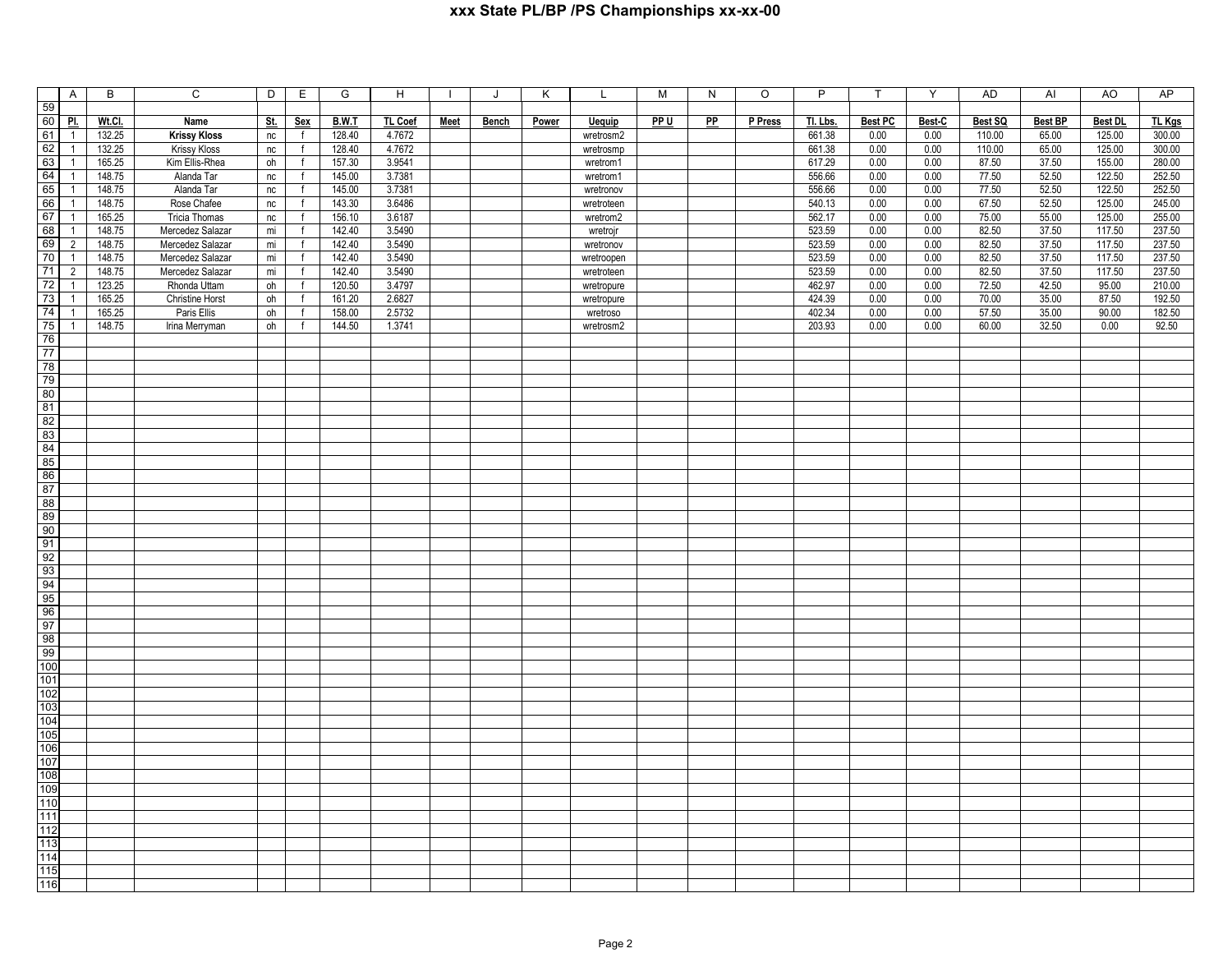|                  | $\mathsf{A}$   | B      | C                     | D          | Е           | G      | H       |             | J     | K               | L             | м    | N  | O       | P        | $\mathsf{T}$   | Y      | <b>AD</b> | AI             | AO             | AP            |
|------------------|----------------|--------|-----------------------|------------|-------------|--------|---------|-------------|-------|-----------------|---------------|------|----|---------|----------|----------------|--------|-----------|----------------|----------------|---------------|
| 117              |                |        |                       |            |             |        |         |             |       |                 |               |      |    |         |          |                |        |           |                |                |               |
| 118              |                |        |                       |            |             |        |         |             |       |                 |               |      |    |         |          |                |        |           |                |                |               |
| 119              | PI.            | Wt.Cl. | Name                  | St.        | Sex         | B.W.T  | TL Coef | Meet        | Bench | Power           | <b>Uequip</b> | PP U | PP | P Press | Tl. Lbs. | <b>Best PC</b> | Best-C | Best SQ   | <b>Best BP</b> | <b>Best DL</b> | <b>TL Kgs</b> |
| 120              | $\overline{1}$ | 308.50 | <b>Sammy Sebok</b>    | WV         | m           | 284.00 | 2.8883  |             | smp   |                 |               |      |    |         | 600.75   | 0.00           | 0.00   | 0.00      | 272.50         | 0.00           | 272.50        |
| 121              |                |        |                       |            |             |        |         |             |       |                 |               |      |    |         |          |                |        |           |                |                |               |
| 122              |                |        |                       |            |             |        |         |             |       |                 |               |      |    |         |          |                |        |           |                |                |               |
| 123              |                |        |                       |            |             |        |         |             |       |                 |               |      |    |         |          |                |        |           |                |                |               |
| 124              | PI.            | Wt.Cl. | Name                  | St.        | Sex         | B.W.T  | TL Coef | Meet        | Bench | Power           | <b>Uequip</b> | PP U | PP | P Press | Tl. Lbs. | <b>Best PC</b> | Best-C | Best SQ   | <b>Best BP</b> | <b>Best DL</b> | TL Kgs        |
| 125              | $\overline{1}$ | 308.50 | <b>Sammy Sebok</b>    | WV         | ${\sf m}$   | 284.00 | 9.5127  | smp         |       |                 |               |      |    |         | 1978.63  | 0.00           | 0.00   | 322.50    | 272.50         | 302.50         | 897.50        |
| 126              |                |        |                       |            |             |        |         |             |       |                 |               |      |    |         |          |                |        |           |                |                |               |
| 127              |                |        |                       |            |             |        |         |             |       |                 |               |      |    |         |          |                |        |           |                |                |               |
| 128              |                |        |                       |            |             |        |         |             |       |                 |               |      |    |         |          |                |        |           |                |                |               |
| 129              | PI.            | Wt.Cl. | Name                  | <u>St.</u> | <b>Sex</b>  | B.W.T  | TL Coef | <b>Meet</b> | Bench | Power           | <b>Uequip</b> | PP U | PP | P Press | Tl. Lbs. | <b>Best PC</b> | Best-C | Best SQ   | <b>Best BP</b> | <b>Best DL</b> | TL Kgs        |
| 130              | $\overline{1}$ | 242.50 | <b>Micah Clayborn</b> | oh         | ${\sf m}$   | 239.80 | 5.7101  |             |       | sm1             |               |      |    |         | 1102.30  | 0.00           | 77.50  | 0.00      | 182.50         | 240.00         | 500.00        |
| 131              | $\overline{1}$ | 308.50 | Jamie Yount           | oh         | ${\sf m}$   | 286.00 | 5.6276  |             |       | mp              |               |      |    |         | 1173.95  | 0.00           | 82.50  | 0.00      | 175.00         | 275.00         | 532.50        |
| 132              | $\overline{1}$ | 308.50 | Jamie Yount           | oh         | ${\sf m}$   | 286.00 | 5.6276  |             |       | open            |               |      |    |         | 1173.95  | 0.00           | 82.50  | 0.00      | 175.00         | 275.00         | 532.50        |
| 133              | $\overline{1}$ | 220.25 | Tim Artz              | oh         | ${\sf m}$   | 200.00 | 5.0736  |             |       | teen            |               |      |    |         | 898.37   | 0.00           | 60.00  | 0.00      | 112.50         | 235.00         | 407.50        |
| 134              | $\overline{1}$ | 165.25 | Michael Cochran       | oh         | ${\sf m}$   | 161.00 | 3.9069  |             |       | ir.             |               |      |    |         | 617.29   | 0.00           | 47.50  | 0.00      | 82.50          | 150.00         | 280.00        |
| 135              | $\overline{1}$ | 308.50 | Michael Greenlee      | oh         | ${\sf m}$   | 298.00 | 0.6754  |             |       | cm <sub>2</sub> |               |      |    |         | 143.30   | 0.00           | 65.00  | 0.00      | 0.00           | 0.00           | 65.00         |
| 136              | $\overline{1}$ | 242.50 | Jeff Briner           | oh         | ${\sf m}$   | 225.00 | 0.5880  |             |       | cm4             |               |      |    |         | 110.23   | 0.00           | 50.00  | 0.00      | 0.00           | 0.00           | 50.00         |
| 137              | $\overline{1}$ | 181.75 | Glen Stevenson        | nc         | ${\sf m}$   | 179.00 | 0.3587  |             |       | csmp            |               |      |    |         | 60.00    | 0.00           | 60.00  | 0.00      | 0.00           | 0.00           | 60.00         |
| 138              |                |        |                       |            |             |        |         |             |       |                 |               |      |    |         |          |                |        |           |                |                |               |
| 139              |                |        |                       |            |             |        |         |             |       |                 |               |      |    |         |          |                |        |           |                |                |               |
| 140              |                |        |                       |            |             |        |         |             |       |                 |               |      |    |         |          |                |        |           |                |                |               |
| 141              | PI.            | Wt.Cl. | Name                  | <u>St.</u> | Sex         | B.W.T  | TL Coef | Meet        | Bench | Power           | Uequip        | PP U | PP | P Press | Tl. Lbs. | <b>Best PC</b> | Best-C | Best SQ   | <b>Best BP</b> | <b>Best DL</b> | TL Kgs        |
| 142              | $\overline{1}$ | 275.50 | <b>William Tabron</b> | nc         | ${\sf m}$   | 244.00 | 2.6896  |             |       |                 | bpsmp         |      |    |         | 523.59   | 0.00           | 82.50  | 0.00      | 155.00         | 0.00           | 237.50        |
| 143              | $\overline{1}$ | 308.50 | <b>Charles Reed</b>   | oh         | $\mathsf m$ | 299.00 | 1.7901  |             |       |                 | bpm2          |      |    |         | 380.29   | 0.00           | 0.00   | 0.00      | 172.50         | 0.00           | 172.50        |
| 144              | $\overline{1}$ | 275.50 | William Tabron        | $nc$       | ${\sf m}$   | 244.00 | 1.7553  |             |       |                 | bpretrosmp    |      |    |         | 341.71   | 0.00           | 0.00   | 0.00      | 155.00         | 0.00           | 155.00        |
| $\overline{145}$ | $\overline{1}$ | 148.75 | <b>Larry Miller</b>   | oh         | m           | 148.50 | 1.7182  |             |       |                 | bpm3          |      |    |         | 259.04   | 0.00           | 0.00   | 0.00      | 117.50         | 0.00           | 117.50        |
| 146              | $\mathbf{1}$   | 181.75 | <b>Titan Priest</b>   | oh         | ${\sf m}$   | 174.00 | 1.6053  |             |       |                 | bphs          |      |    |         | 264.55   | 0.00           | 0.00   | 0.00      | 120.00         | 0.00           | 120.00        |
| 147              | $\overline{1}$ | 275.50 | <b>Mark Curtis</b>    | oh         | $\mathsf m$ | 250.50 | 1.5685  |             |       |                 | bpsm1         |      |    |         | 308.64   | 0.00           | 0.00   | 0.00      | 140.00         | 0.00           | 140.00        |
| 148              | $\mathbf{1}$   | 242.50 | Gaige Brailer         | oh         | ${\sf m}$   | 240.80 | 1.3678  |             |       |                 | bphs          |      |    |         | 264.55   | 0.00           | 0.00   | 0.00      | 120.00         | 0.00           | 120.00        |
| 149              |                |        |                       |            |             |        |         |             |       |                 |               |      |    |         |          |                |        |           |                |                |               |
| 150              |                |        |                       |            |             |        |         |             |       |                 |               |      |    |         |          |                |        |           |                |                |               |
| 151              |                |        |                       |            |             |        |         |             |       |                 |               |      |    |         |          |                |        |           |                |                |               |
| 152              | PI.            | Wt.Cl. | Name                  | St.        | Sex         | B.W.T  | TL Coef | Meet        | Bench | Power           | Uequip        | PP U | PP | P Press | Tl. Lbs. | <b>Best PC</b> | Best-C | Best SQ   | <b>Best BP</b> | <b>Best DL</b> | <b>TL Kgs</b> |
| 153              | $\overline{1}$ | 65.00  | Kamden Williams       | oh         | ${\sf m}$   | 64.70  | 3.0667  |             |       |                 | dlyouth       |      |    |         | 220.46   | 0.00           | 0.00   | 0.00      | 0.00           | 100.00         | 100.00        |
| 154              | $\overline{1}$ | 165.25 | Michael Hanlein       | ky         | ${\sf m}$   | 163.00 | 3.0141  |             |       |                 | dlopen        |      |    |         | 479.50   | 0.00           | 0.00   | 0.00      | 0.00           | 217.50         | 217.50        |
| 155<br>156       |                |        |                       |            |             |        |         |             |       |                 |               |      |    |         |          |                |        |           |                |                |               |
| 157              |                |        |                       |            |             |        |         |             |       |                 |               |      |    |         |          |                |        |           |                |                |               |
| 158              |                |        |                       |            |             |        |         |             |       |                 |               |      |    |         |          |                |        |           |                |                |               |
| 159              |                |        |                       |            |             |        |         |             |       |                 |               |      |    |         |          |                |        |           |                |                |               |
| 160              |                |        |                       |            |             |        |         |             |       |                 |               |      |    |         |          |                |        |           |                |                |               |
| 161              |                |        |                       |            |             |        |         |             |       |                 |               |      |    |         |          |                |        |           |                |                |               |
| 162              |                |        |                       |            |             |        |         |             |       |                 |               |      |    |         |          |                |        |           |                |                |               |
| 163              |                |        |                       |            |             |        |         |             |       |                 |               |      |    |         |          |                |        |           |                |                |               |
| 164              |                |        |                       |            |             |        |         |             |       |                 |               |      |    |         |          |                |        |           |                |                |               |
| 165              |                |        |                       |            |             |        |         |             |       |                 |               |      |    |         |          |                |        |           |                |                |               |
| 166              |                |        |                       |            |             |        |         |             |       |                 |               |      |    |         |          |                |        |           |                |                |               |
| 167              |                |        |                       |            |             |        |         |             |       |                 |               |      |    |         |          |                |        |           |                |                |               |
| 168              |                |        |                       |            |             |        |         |             |       |                 |               |      |    |         |          |                |        |           |                |                |               |
| 169              |                |        |                       |            |             |        |         |             |       |                 |               |      |    |         |          |                |        |           |                |                |               |
| 170              |                |        |                       |            |             |        |         |             |       |                 |               |      |    |         |          |                |        |           |                |                |               |
| 171              |                |        |                       |            |             |        |         |             |       |                 |               |      |    |         |          |                |        |           |                |                |               |
| 172              |                |        |                       |            |             |        |         |             |       |                 |               |      |    |         |          |                |        |           |                |                |               |
| 173              |                |        |                       |            |             |        |         |             |       |                 |               |      |    |         |          |                |        |           |                |                |               |
| 174              |                |        |                       |            |             |        |         |             |       |                 |               |      |    |         |          |                |        |           |                |                |               |
|                  |                |        |                       |            |             |        |         |             |       |                 |               |      |    |         |          |                |        |           |                |                |               |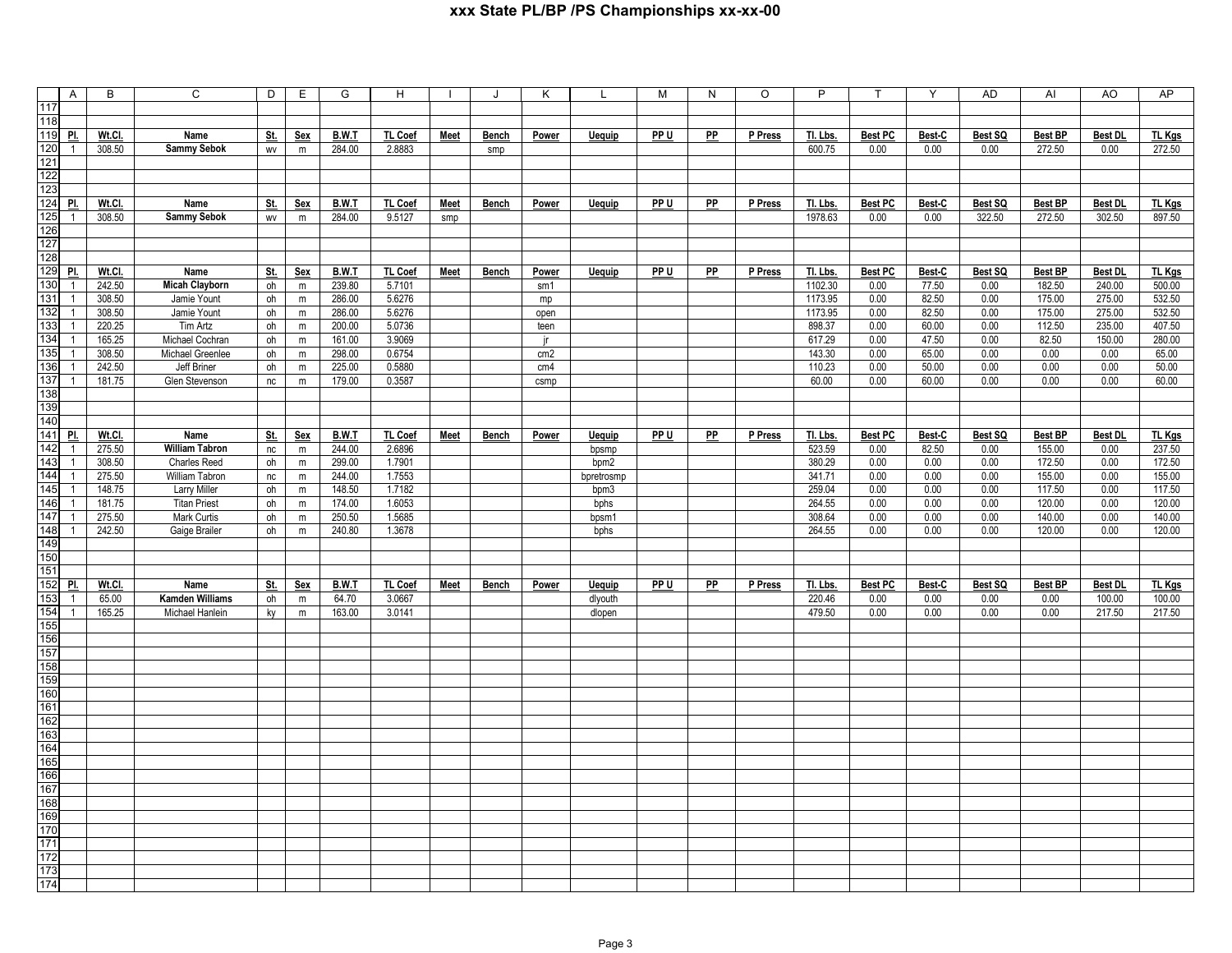|     | A              | B      | C                       | D          | E          | G            | H              |             |              | κ            |                | M    | N  | O       | P        |                |               | <b>AD</b>      | AI             | AO             | AP            |
|-----|----------------|--------|-------------------------|------------|------------|--------------|----------------|-------------|--------------|--------------|----------------|------|----|---------|----------|----------------|---------------|----------------|----------------|----------------|---------------|
| 175 |                |        |                         |            |            |              |                |             |              |              |                |      |    |         |          |                |               |                |                |                |               |
| 176 |                |        |                         |            |            |              |                |             |              |              |                |      |    |         |          |                |               |                |                |                |               |
| 177 |                |        |                         |            |            |              |                |             |              |              |                |      |    |         |          |                |               |                |                |                |               |
| 178 | PI.            | Wt.Cl. | Name                    | St.        | <b>Sex</b> | B.W.T        | <b>TL Coef</b> | Meet        | <b>Bench</b> | Power        | <b>Uequip</b>  | PP U | PP | P Press | TI. Lbs. | <b>Best PC</b> | Best-C        | Best SQ        | <b>Best BP</b> | <b>Best DI</b> | <b>TL Kgs</b> |
| 179 | $\overline{1}$ | 242.50 |                         |            |            | 237.50       | 7.9204         |             |              |              |                |      |    |         | 1521.17  | 0.00           | 0.00          | 262.50         |                |                | 690.00        |
|     |                |        | <b>Chris Albert</b>     | oh         | ${\sf m}$  |              |                |             |              |              | int            |      |    |         |          |                |               |                | 172.50         | 255.00         |               |
| 180 | 2              | 242.50 | Micah Clayborn          | oh         | m          | 239.80       | 7.6801         |             |              |              | int            |      |    |         | 1482.59  | 0.00           | 0.00          | 250.00         | 182.50         | 240.00         | 672.50        |
| 181 | $\overline{1}$ | 275.50 | Dan Stevenson           | oh         | ${\sf m}$  | 260.50       | 7.5971         |             |              |              | retrosm1       |      |    |         | 1521.17  | 0.00           | 0.00          | 230.00         | 187.50         | 272.50         | 690.00        |
| 182 | $\mathbf{1}$   | 308.50 | <b>Trevor Trimble</b>   | oh         | m          | 295.70       | 7.5359         |             |              |              | pure           |      |    |         | 1592.82  | 0.00           | 0.00          | 272.50         | 170.00         | 280.00         | 722.50        |
| 183 | $\overline{1}$ | 308.50 | <b>Trevor Trimble</b>   | oh         | m          | 295.70       | 7.5359         |             |              |              | sm1            |      |    |         | 1592.82  | 0.00           | 0.00          | 272.50         | 170.00         | 280.00         | 722.50        |
| 184 | 1              | 220.25 | Anthon Gaston           | oh         | m          | 214.90       | 7.3943         |             |              |              | sm2            |      |    |         | 1355.83  | 0.00           | 0.00          | 210.00         | 165.00         | 240.00         | 615.00        |
| 185 | $\mathbf{1}$   | 198.25 | Landon Rohrer           | oh         | m          | 196.00       | 7.2943         |             |              |              | int            |      |    |         | 1278.67  | 0.00           | 0.00          | 200.00         | 160.00         | 220.00         | 580.00        |
| 186 | $\overline{2}$ | 165.25 | Matthew Fortune         | nc         | m          | 164.30       | 7.1348         |             |              |              | retropure      |      |    |         | 1140.88  | 0.00           | 0.00          | 180.00         | 117.50         | 220.00         | 517.50        |
| 187 | $\overline{1}$ | 165.25 | Matthew Fortune         | nc         | m          | 164.30       | 7.1348         |             |              |              | retrosm2       |      |    |         | 1140.88  | 0.00           | 0.00          | 180.00         | 117.50         | 220.00         | 517.50        |
| 188 | 1              | 165.25 | Matthew Fortune         | nc         | m          | 164.30       | 7.1348         |             |              |              | retrosmp       |      |    |         | 1140.88  | 0.00           | 0.00          | 180.00         | 117.50         | 220.00         | 517.50        |
| 189 |                | 220.25 | Tim Artz                | oh         | m          | 200.00       | 7.0656         |             |              |              | teen           |      |    |         | 1251.11  | 0.00           | 0.00          | 220.00         | 112.50         | 235.00         | 567.50        |
| 190 | $\mathbf{1}$   | 308.50 | Jamie Yount             | oh         | ${\sf m}$  | 286.00       | 6.7901         |             |              |              | m1             |      |    |         | 1416.46  | 0.00           | 0.00          | 192.50         | 175.00         | 275.00         | 642.50        |
| 191 |                | 308.50 | Jamie Yount             | oh         | m          | 286.00       | 6.7901         |             |              |              | mp             |      |    |         | 1416.46  | 0.00           | 0.00          | 192.50         | 175.00         | 275.00         | 642.50        |
| 192 |                | 308.50 | Jamie Yount             | oh         | m          | 286.00       | 6.7901         |             |              |              | nov            |      |    |         | 1416.46  | 0.00           | 0.00          | 192.50         | 175.00         | 275.00         | 642.50        |
| 193 |                | 220.25 | <b>Tyler Beckett</b>    | oh         | m          | 212.00       | 6.7756         |             |              |              | open           |      |    |         | 1234.58  | 0.00           | 0.00          | 202.50         | 112.50         | 245.00         | 560.00        |
| 194 | $\mathbf{1}$   | 275.50 | Ryan Chapman            | <b>WV</b>  | ${\sf m}$  | 256.00       | 6.6500         |             |              |              | teen           |      |    |         | 1322.76  | 0.00           | 0.00          | 242.50         | 130.00         | 227.50         | 600.00        |
| 195 |                | 308.50 | Michael Crocket         | oh         | m          | 284.00       | 6.6245         |             |              |              | open           |      |    |         | 1377.88  | 0.00           | 0.00          | 227.50         | 125.00         | 272.50         | 625.00        |
| 196 | 1              | 198.25 | Austin Voshall          | oh         | ${\sf m}$  | 198.20       | 6.5938         |             |              |              | hs             |      |    |         | 1162.93  | 0.00           | 0.00          | 187.50         | 127.50         | 212.50         | 527.50        |
| 197 |                | 220.25 | Cody Lewis              | oh         | m          | 214.00       | 6.5639         |             |              |              | retropure      |      |    |         | 1201.51  | 0.00           | 0.00          | 192.50         | 147.50         | 205.00         | 545.00        |
| 198 | $\mathbf{1}$   | 220.25 | Cody Lewis              | oh         | ${\sf m}$  | 214.00       | 6.5639         |             |              |              | retrosmp       |      |    |         | 1201.51  | 0.00           | 0.00          | 192.50         | 147.50         | 205.00         | 545.00        |
| 199 |                | 165.25 | <b>Riley Music</b>      |            | m          | 159.30       | 6.5209         |             |              |              | teen           |      |    |         | 1025.14  | 0.00           | 0.00          | 165.00         | 107.50         | 192.50         | 465.00        |
| 200 | 1              |        |                         | ky         |            |              |                |             |              |              |                |      |    |         |          | 0.00           | 0.00          | 152.50         | 110.00         | 207.50         | 470.00        |
| 201 |                | 165.25 | Fox Correll             | nc         | ${\sf m}$  | 163.00       | 6.5132         |             |              |              | retroint       |      |    |         | 1036.16  | 0.00           | 0.00          |                |                |                | 470.00        |
| 202 |                | 165.25 | Fox Correll             | nc         | m          | 163.00       | 6.5132         |             |              |              | retropure      |      |    |         | 1036.16  |                |               | 152.50         | 110.00         | 207.50         |               |
| 203 | $\mathbf{1}$   | 198.25 | Dewayne Foster          | oh         | ${\sf m}$  | 198.00       | 6.5066         |             |              |              | m2             |      |    |         | 1146.39  | 0.00           | 0.00          | 190.00         | 115.00         | 215.00         | 520.00        |
|     |                | 198.25 | Dewayne Foster          | oh         | m          | 198.00       | 6.5066         |             |              |              | retrom2        |      |    |         | 1146.39  | 0.00           | 0.00          | 190.00         | 115.00         | 215.00         | 520.00        |
| 204 | $\mathbf{1}$   | 220.25 | Joshua Kaster           | oh         | ${\sf m}$  | 214.00       | 6.5037         |             |              |              | nov            |      |    |         | 1190.48  | 0.00           | 0.00          | 185.00         | 125.00         | 230.00         | 540.00        |
| 205 |                | 242.50 | Stefan Gizzi            | oh         | ${\sf m}$  | 237.20       | 6.4790         |             |              |              | sm1            |      |    |         | 1245.60  | 0.00           | 0.00          | 182.50         | 165.00         | 217.50         | 565.00        |
| 206 | 2              | 220.25 | Matthew Kelly           | oh         | ${\sf m}$  | 220.00       | 6.3292         |             |              |              | open           |      |    |         | 1173.95  | 0.00           | 0.00          | 212.50         | 125.00         | 195.00         | 532.50        |
| 207 | $\overline{1}$ | 220.25 | Matthew Kelly           | oh         | m          | 220.00       | 6.3292         |             |              |              | sm1            |      |    |         | 1173.95  | 0.00           | 0.00          | 212.50         | 125.00         | 195.00         | 532.50        |
| 208 |                | 220.25 | James Harper            | oh         | ${\sf m}$  | 214.00       | 6.2327         |             |              |              | retrom2        |      |    |         | 1140.88  | 0.00           | 0.00          | 172.50         | 127.50         | 217.50         | 517.50        |
| 209 |                | 242.50 | Andrew Haughn           | oh         | m          | 240.00       | 5.9906         |             |              |              | m1             |      |    |         | 1157.42  | 0.00           | 0.00          | 185.00         | 120.00         | 220.00         | 525.00        |
| 210 | $\overline{1}$ | 181.75 | Glen Stevenson          | nc         | m          | 179.00       | 5.9632         |             |              |              | retrosmp       |      |    |         | 997.58   | 0.00           | 0.00          | 142.50         | 110.00         | 200.00         | 452.50        |
| 211 |                | 242.50 | Garrett Owens           | nc         | ${\sf m}$  | 235.00       | 5.8187         |             |              |              | retroint       |      |    |         | 1113.32  | 0.00           | 0.00          | 172.50         | 132.50         | 200.00         | 505.00        |
| 212 |                | 220.25 | Donald Haddix           | oh         | ${\sf m}$  | 220.00       | 5.3783         |             |              |              | m2             |      |    |         | 997.58   | 0.00           | 0.00          | 162.50         | 120.00         | 170.00         | 452.50        |
| 213 |                | 308.50 | Benjamin Smith          | in         | ${\sf m}$  | 276.00       | 4.9078         |             |              |              | hs             |      |    |         | 1008.60  | 0.00           | 0.00          | 172.50         | 115.00         | 170.00         | 457.50        |
| 214 | $\mathbf{1}$   | 308.50 | Benjamin Smith          | in         | ${\sf m}$  | 276.00       | 4.9078         |             |              |              | teen           |      |    |         | 1008.60  | 0.00           | 0.00          | 172.50         | 115.00         | 170.00         | 457.50        |
| 215 |                | 181.75 | Devon Brown             | oh         | m          | 179.00       | 4.5465         |             |              |              | teen           |      |    |         | 760.59   | 0.00           | 0.00          | 115.00         | 80.00          | 150.00         | 345.00        |
| 216 | $\overline{2}$ | 198.25 | <b>Bruce Haughn</b>     | oh         | m          | 185.00       | 4.3394         |             |              |              | hs             |      |    |         | 738.54   | 0.00           | 0.00          | 120.00         | 72.50          | 142.50         | 335.00        |
| 217 | 1              | 308.50 | Michael Greenlee        | oh         | ${\sf m}$  | 298.00       | 2.3380         |             |              |              | m <sub>2</sub> |      |    |         | 496.04   | 0.00           | 0.00          | 0.00           | 90.00          | 135.00         | 225.00        |
| 218 | X              | 242.50 | Nathaniel Locke         | oh         | ${\sf m}$  | 242.50       | 0.0000         |             |              |              | int            |      |    |         | 0.00     | 0.00           | 0.00          | 247.50         | 0.00           | 0.00           | 0.00          |
| 219 |                |        |                         |            |            |              |                |             |              |              |                |      |    |         |          |                |               |                |                |                |               |
| 220 |                |        |                         |            |            |              |                |             |              |              |                |      |    |         |          |                |               |                |                |                |               |
| 221 |                |        |                         |            |            |              |                |             |              |              |                |      |    |         |          |                |               |                |                |                |               |
| 222 | PI.            | Wt.Cl. | Name                    | <u>St.</u> | <b>Sex</b> | <b>B.W.T</b> | <b>TL Coef</b> | <b>Meet</b> | <b>Bench</b> | <b>Power</b> | <u>Uequip</u>  | PP U | PP | P Press | Tl. Lbs. | <b>Best PC</b> | <u>Best-C</u> | <u>Best SQ</u> | <b>Best BP</b> | <b>Best DL</b> | TL Kgs        |
| 223 | 1              | 181.75 | <b>Alexander Ersing</b> | wi         | m          | 172.00       | 5.3502         |             |              |              |                | sm1  |    |         | 876.33   | 0.00           | 0.00          | 0.00           | 152.50         | 245.00         | 397.50        |
| 224 |                | 181.75 | Alexander Ersing        | wi         | m          | 172.00       | 5.3502         |             |              |              |                | smp  |    |         | 876.33   | 0.00           | 0.00          | 0.00           | 152.50         | 245.00         | 397.50        |
| 225 | $\mathbf{1}$   | 308.50 | Jamie Yount             | oh         | ${\sf m}$  | 286.00       | 4.7557         |             |              |              |                | m1   |    |         | 992.07   | 0.00           | 0.00          | 0.00           | 175.00         | 275.00         | 450.00        |
| 226 | 1              | 308.50 | Jamie Yount             | oh         | m          | 286.00       | 4.7557         |             |              |              |                | nov  |    |         | 992.07   | 0.00           | 0.00          | 0.00           | 175.00         | 275.00         | 450.00        |
| 227 | $\mathbf{1}$   | 308.50 | Jamie Yount             | oh         | m          | 286.00       | 4.7557         |             |              |              |                | pure |    |         | 992.07   | 0.00           | 0.00          | 0.00           | 175.00         | 275.00         | 450.00        |
| 228 |                | 308.50 | <b>Quade Raines</b>     | oh         | m          | 302.00       | 4.3667         |             |              |              |                | nov  |    |         | 931.44   | 0.00           | 0.00          | 0.00           | 182.50         | 240.00         | 422.50        |
| 229 | $\mathbf{1}$   | 181.75 |                         | oh         | m          | 174.00       | 4.2807         |             |              |              |                | hs   |    |         | 705.47   | 0.00           | 0.00          | 0.00           | 120.00         | 200.00         | 320.00        |
| 230 |                |        | <b>Titan Priest</b>     |            |            |              |                |             |              |              |                |      |    |         |          |                |               |                |                |                |               |
|     |                | 275.50 | Ryan Chapman            | WV         | m          | 256.00       | 3.9623         |             |              |              |                | hs   |    |         | 788.14   | 0.00           | 0.00          | 0.00           | 130.00         | 227.50         | 357.50        |
| 231 |                | 242.50 | Zaden Jones             | oh         | m          | 234.50       | 2.1650         |             |              |              |                | hs   |    |         | 413.36   | 0.00           | 0.00          | 0.00           | 67.50          | 120.00         | 187.50        |
| 232 |                |        |                         |            |            |              |                |             |              |              |                |      |    |         |          |                |               |                |                |                |               |